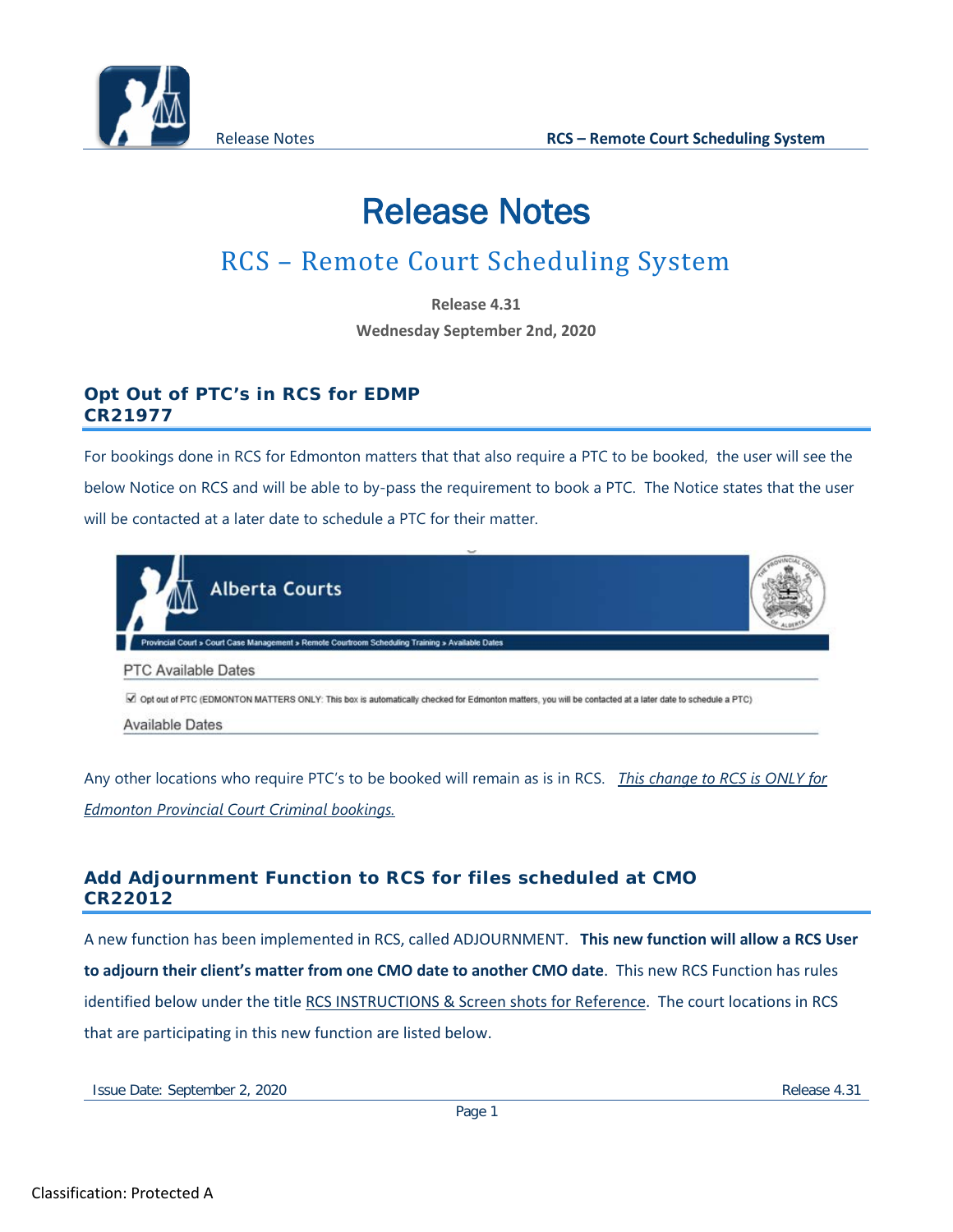

### List of Court Locations/CMO Locations that can use this new Adjournment Function are:

- 1. Airdrie
- 2. Calgary
- 3. Canmore
- 4. Cochrane
- 5. Didsbury
- 6. Drumheller
- 7. Edmonton
- 8. Fort McMurray
- 9. Grande Prairie
- 10. Lethbridge
- 11. Medicine Hat
- 12. Okotoks
- 13. Red Deer
- 14. Sherwood Park
- 15. Siksika
- 16. Stony Plain
- 17. St. Albert
- 18. Strathmore
- 19. Turner Valley
- 20. Wetaskiwin

### **RCS INSTRUCTIONS & Screen shots for Reference:**

- Files that are scheduled for a CMO appearance at any of the court locations listed above can use this new Function.
- Both left side searches and right side searches in RCS can be used for Adjournments, in the Drop Down Menu for Search Purpose you will select Adjournment to use this function, screen shot below: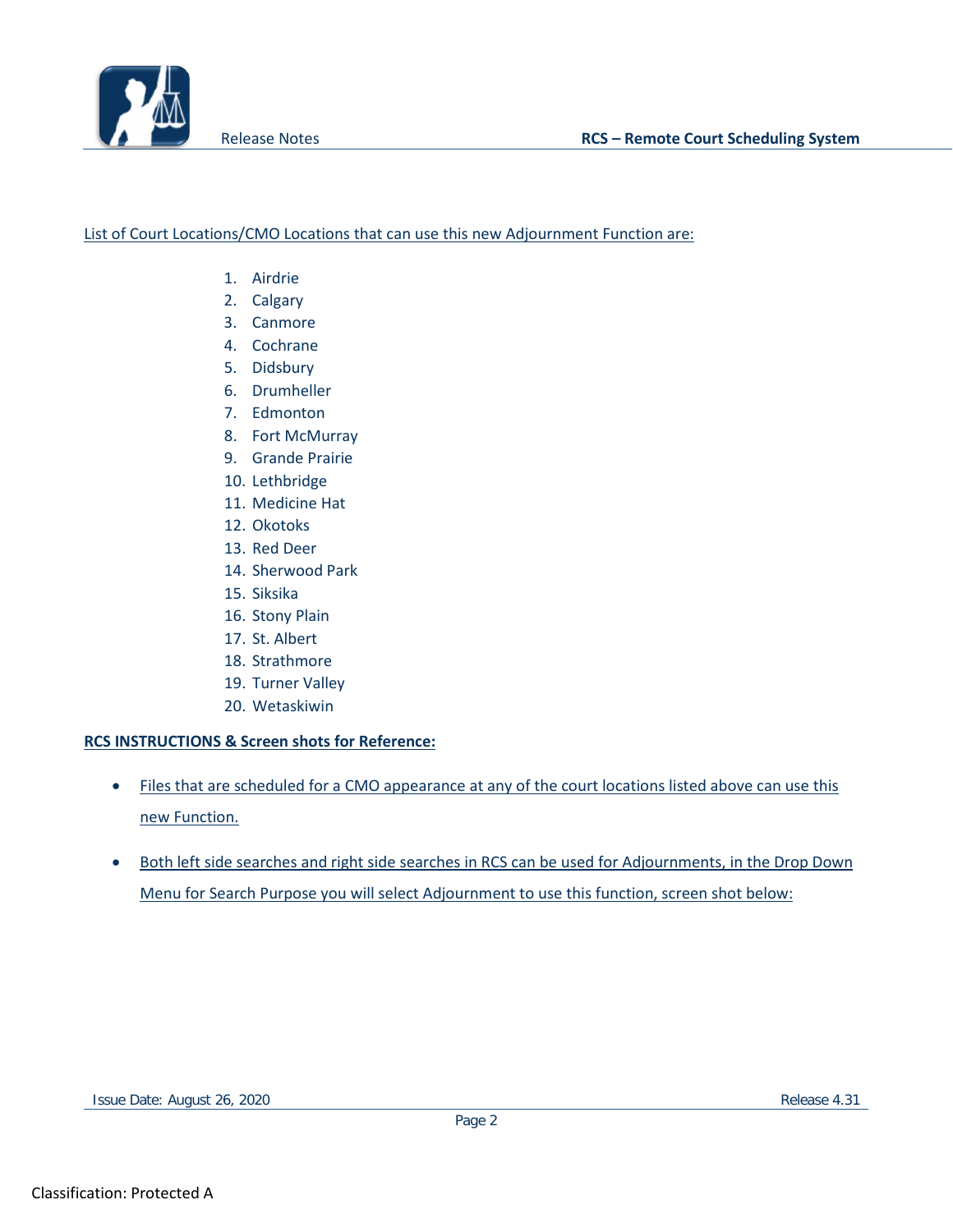

• Select Adjournment in the Search Purpose drop down menu to use this Function in RCS, this selection can be made from either drop down menu's below:

|                                                                                                                                 | <b>Alberta Courts</b>                                                                                                          |                                                                                            |                                                              |                                                                                                                                           |
|---------------------------------------------------------------------------------------------------------------------------------|--------------------------------------------------------------------------------------------------------------------------------|--------------------------------------------------------------------------------------------|--------------------------------------------------------------|-------------------------------------------------------------------------------------------------------------------------------------------|
| File Search                                                                                                                     | Provincial Court » Court Case Management » Remote Courtyoom Scheduling Training » File Search                                  |                                                                                            |                                                              |                                                                                                                                           |
| Search by<br>Last Name:<br>First Name:<br>Court Location:<br>Police File Number:<br>Courtroom:<br>Charge(s):<br>Search Purpose: | < Select an item ><br>Enter a single file number<br>< Seleof an item ><br>◡<br>$e.$ 404, 100(1)<br>Adiournment<br>$\checkmark$ | Date of Birth:<br>$\checkmark$<br>Offence Date:<br>Start Time:<br>Next Appearance<br>Date: | YYYY/MM/DD<br>YYYY/MM/DD<br>< Select an item ><br>YYYY/MM/DD | Or<br>Docket Numbers:<br>$\checkmark$<br>< Select an item ><br>Scheduling<br>Forms<br>Adjournment<br><b>Clear Search Values</b><br>Search |

(Calgary).<br>For JSG IMT Support Desk contact jsg-imt-supportdesk@gov.ab.ca (780) 427-6957.

- Once Adjournment is selected from the Search Purpose Menu you can search by docket number (right side) or you can do a search using the Court Location and CMO Courtroom for that location (left side) to find the file you wish to Adjourn from one CMO appearance date to another CMO appearance date. **We recommend that if you know the docket number or are able to find it using the left side search that you use the right side (Docket Numbers) to complete this adjournment booking.**
- If the file is scheduled for the current date at CMO **you will only have until 1:00 pm** to use this Function otherwise you will receive the below error:



• RCS will allow you to use the Adjournment function if the file is assigned but no assigned Crown name appears, it will also allow you to use this function if some or all of the charges on the file still show as Hybrid.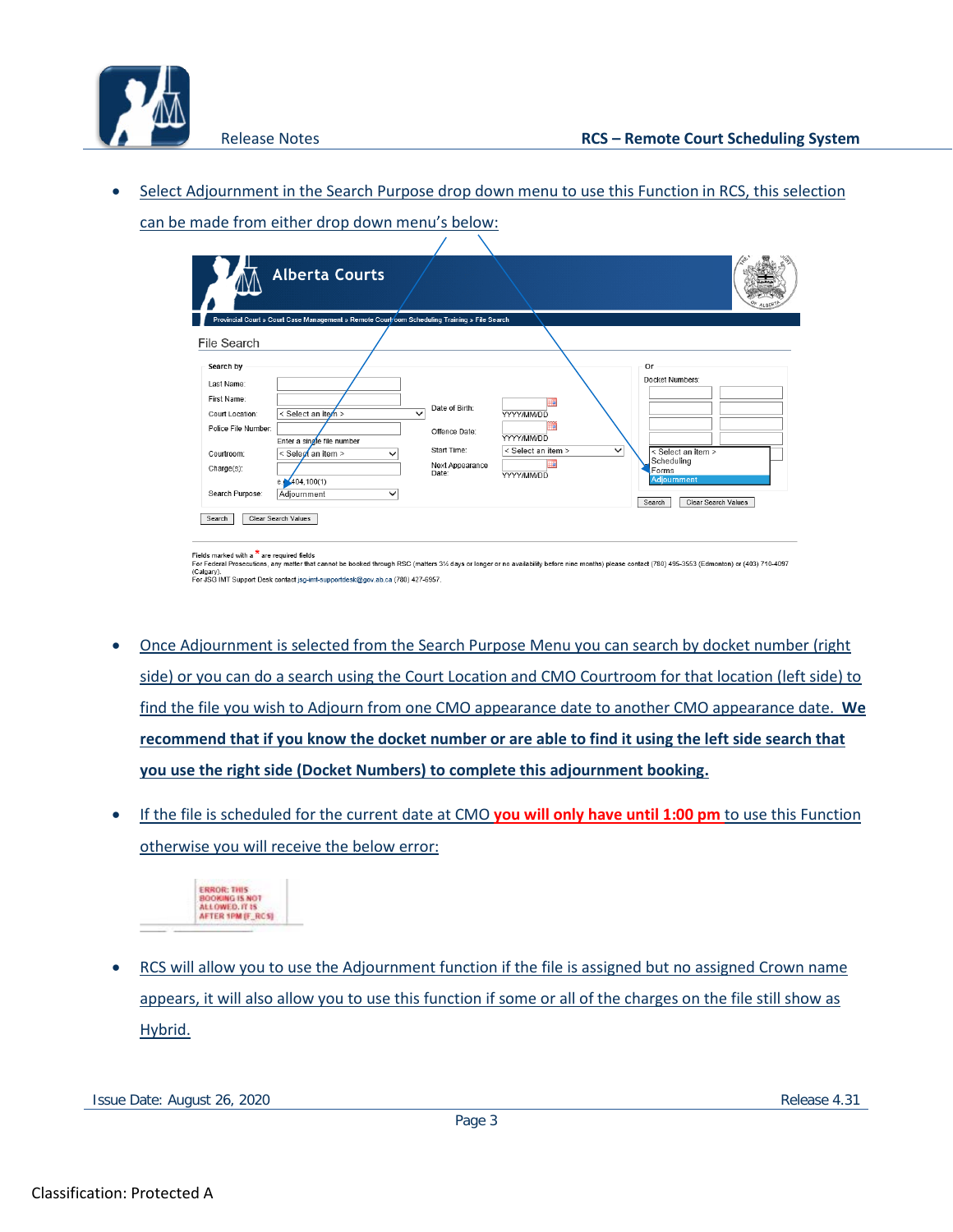

- You will be required to put the name of the Defence Counsel in the Confirmation Page in order to continue to the next page.
- If you are selecting a co-accused file, **ALL CO-ACCUSED ON THE FILE MUST BE SCHEDULED FOR THE SAME NEXT APPEARANCE DATE AT CMO AND YOU MUST BE IN A POSITION TO ADJOURN ALL CO-ACCUSED ON THE FILE TO THE SAME DATE. If all co-accused do not meet the first criteria of all being currently scheduled for the same date and for CMO then you will not be able to select the file from the Right Side (Docket Number) Search Results screen.**
- **Note about Co-Accused Files: If you use the Left Side Search for the Adjournment Booking**: as noted above we recommend you use the right side to complete an Adjournment Booking in RCS. If you do an adjournment booking from the left side search results and not all accused on the file are set for the same appearance date at CMO your adjournment booking may not be confirmed. If you see your client on the left side search and only your clients name appears and you check the box and then you hit continue and more then your client appears on the Confirmation page then this is a co-accused file that does not meet the criteria for booking an adjournment through RCS. The information from each side is filtered through RCS differently which is why they are not exactly the same and why we recommend you do Adjournment bookings using the Right Side Docket Number search if you are not sure if your file is a co-accused on a file or not.
- You will be required to read and check the box for Reading of Charge(s) Waived in order to conintue, see below for wording and how this appears in RCS:

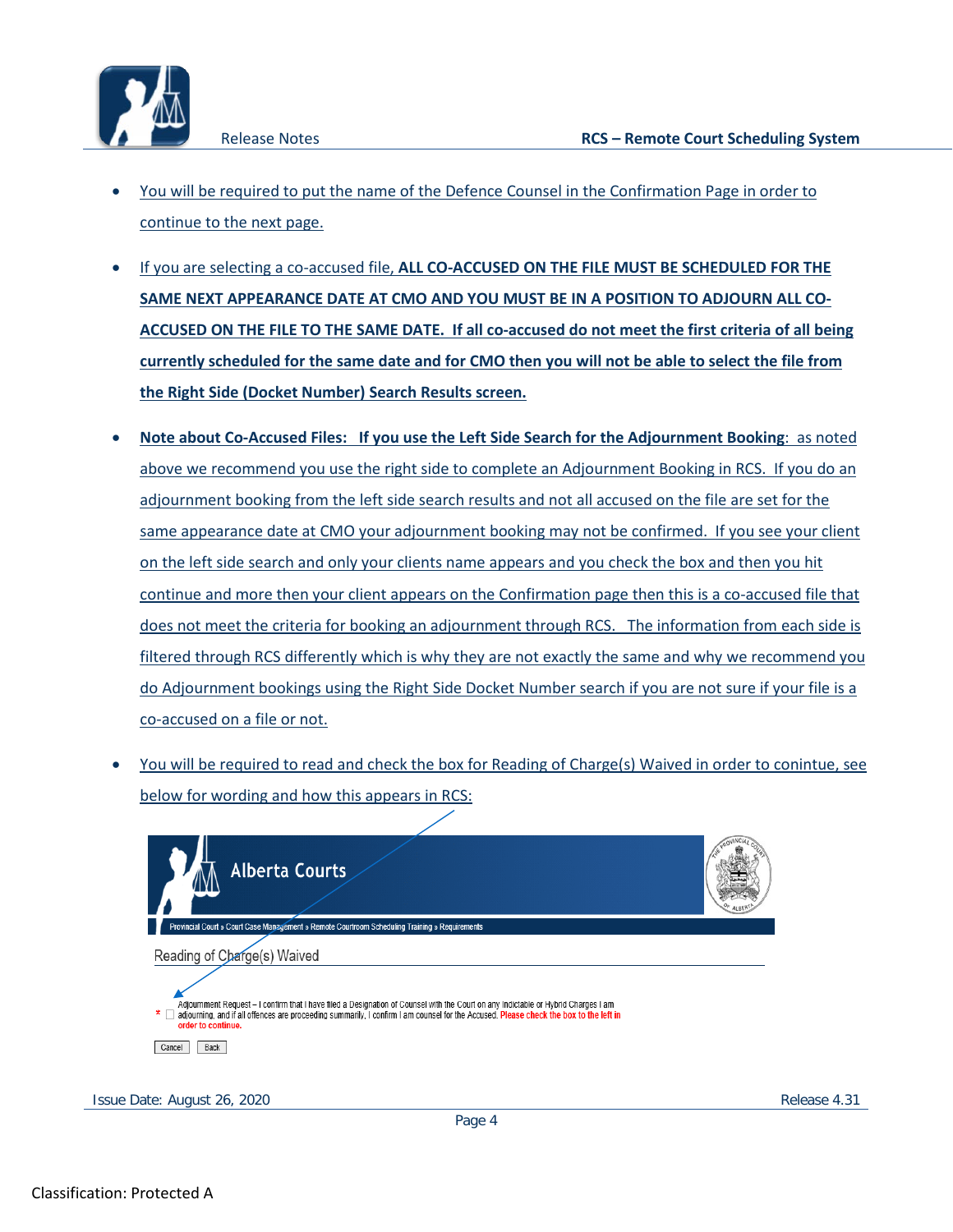

• If the file you are adjourning has at least one Hybrid charge on it then RCS will automatically indicate the Booking Type as "CROWN ELECTION REQUIRED" and you will still have to select the Adjournment Reason from the menu. If the file includes other types of charges such as Indciatable or Summary you may have to also select Reserved in either the Accused Election menu or the Accused plea menu, the menu which requires this selection will be active (screen shot below):

|                                                | Provincial Court > Court Case Management > Remote Courtroom Scheduling Training > Requirements                                                                                                                                                                              |                                 |                                      |                                                                                                         |  |
|------------------------------------------------|-----------------------------------------------------------------------------------------------------------------------------------------------------------------------------------------------------------------------------------------------------------------------------|---------------------------------|--------------------------------------|---------------------------------------------------------------------------------------------------------|--|
| Reading of Charge(s) Waived                    |                                                                                                                                                                                                                                                                             |                                 |                                      |                                                                                                         |  |
| order to continue.<br>Requirements             | Adjournment Request - I confirm that I have filed a Designation of Counsel with the Court on any Indictable or Hybrid Charges I am<br>adjourning, and if all offences are proceeding summarily. I confirm I am counsel for the Accused. Please check the box to the left in |                                 |                                      |                                                                                                         |  |
| Accused Election                               | <select an="" item=""></select>                                                                                                                                                                                                                                             |                                 |                                      | This does not apply to any offence listed under section 469 of the Criminal Code (for example murder")  |  |
| Accused Plea                                   | $* <$ Select an item >                                                                                                                                                                                                                                                      |                                 |                                      |                                                                                                         |  |
| Court Location                                 | * Edmonton Provincial Criminal                                                                                                                                                                                                                                              | $\checkmark$                    |                                      |                                                                                                         |  |
| Booking Type                                   | * Adjournment                                                                                                                                                                                                                                                               | $\checkmark$                    |                                      |                                                                                                         |  |
| Appearance Type                                | * CROWN ELECTION REQUIRED V                                                                                                                                                                                                                                                 |                                 |                                      |                                                                                                         |  |
| Adjournment Reason                             | * CROWN INPUT REQUIRED                                                                                                                                                                                                                                                      | $\checkmark$                    |                                      |                                                                                                         |  |
| Amount of Time Required                        | Case V AM Only<br>l1<br>$\checkmark$                                                                                                                                                                                                                                        |                                 | (a, a, 1, 2, 3, etc.)                | If entering Days you may enter increments of 0.5 (e.g. 0.5, 1, 1.5, etc.) otherwise enter whole numbers |  |
| Domestic Violence                              | If any of these matters are in regards to a Domestic Violence charge, please check the box.<br>If you cannot confirm that the charges on the file are in relation to Domestic Violence, do not check the box.                                                               |                                 |                                      |                                                                                                         |  |
| Date Range                                     | From:<br>Date Range Y                                                                                                                                                                                                                                                       | 2020/08/13<br><b>YYYY/MM/DD</b> | Tα<br>2020/09/09<br><b>YYYYMM/DD</b> |                                                                                                         |  |
| Accused in Custody (at the<br>time of booking) | ٠<br>No                                                                                                                                                                                                                                                                     | $\checkmark$                    |                                      |                                                                                                         |  |
| <b>Special Requirements</b>                    |                                                                                                                                                                                                                                                                             |                                 |                                      |                                                                                                         |  |
| V No Special Requirements                      |                                                                                                                                                                                                                                                                             |                                 |                                      |                                                                                                         |  |
|                                                | <b>Back</b>                                                                                                                                                                                                                                                                 |                                 |                                      |                                                                                                         |  |

• Each adjournment (file) is considered to be 1 Case, your only selction for this area in the Requirements page will be for 1 – Case – AM Only, as shown below:

> If entering Days you may enter increments of 0.5 (e.g. 0.5, 1, 1.5, etc.) otherwise enter whole numbers Amount of Time Required  $\vert \mathbf{v} \vert$  Case  $\mathbf{v} \vert$  AM Only  $\Box$  (e.g. 1, 2, 3, etc.)

• If you know that any of the charges on the file you are adourning are in relation to a domestic violence charge please check the Domestic Violence Check box as show below:

Domestic Violence

If any of these matters are in regards to a Domestic Violence charge, please check the box. If you cannot confirm that the charges on the file are in relation to Domestic Violence, do not check the box.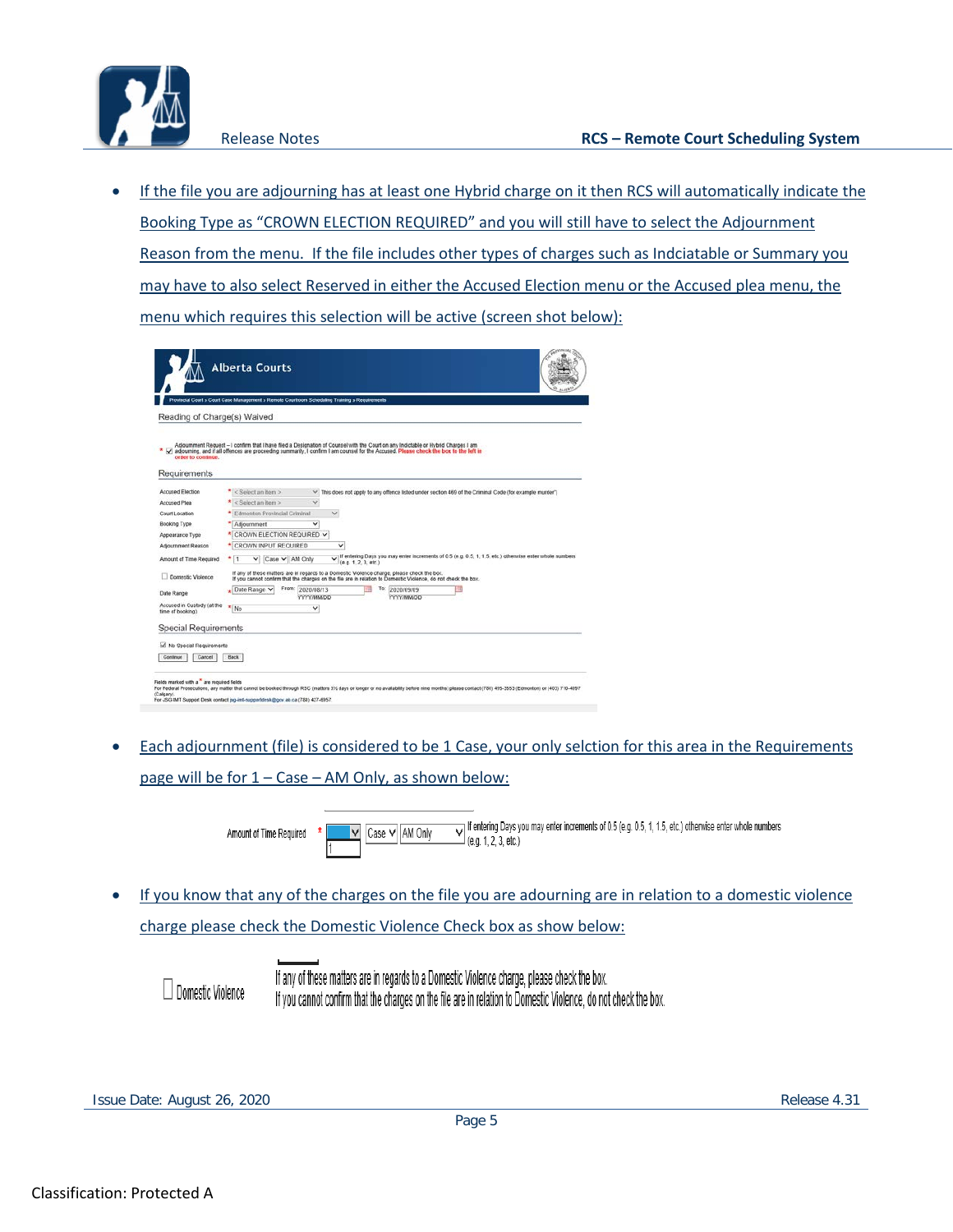

- A file in RCS can be adjourned for up to 5 weeks from the current date. For example if file/docket # 200000200P10100-002 is scheduled for Edmonton CMO on September 4<sup>th</sup>, 2020, Counsel has until 1:00 pm on that date to use this function. If the RCS user goes into RCS to adjourn this file on September  $2<sup>nd</sup>$ , 2020 they will be give a date range starting on September  $5<sup>th</sup>$ , 2020 up until 5 weeks from the current date (date range must be selected from the calendar on the Requirements page in RCS, see below for screen shot):
- Select the first From Date (or whatever date you would like your adjourn date to start, the first available date will be one day after the currently scheduled CMO appearance date):

| Date Range                                     | Date Range V<br>From:                                             |                 |     |    |           | ш                  | To:      |     | 曲                                                 |
|------------------------------------------------|-------------------------------------------------------------------|-----------------|-----|----|-----------|--------------------|----------|-----|---------------------------------------------------|
| Accused in Custody (at the<br>time of booking) | < Select an item >                                                | $\Omega$        | Sep |    | $V$ 2020  |                    | VQ       |     | <b>OCMMY Y</b>                                    |
|                                                |                                                                   | <b>Su</b>       | Mo  | Tu | We        | <b>Th</b>          | Tr.      | Sa: |                                                   |
| <b>Special Requirements</b>                    |                                                                   |                 |     |    |           |                    |          |     |                                                   |
|                                                |                                                                   | 6               |     | 8  | 9         | 10                 | 11       | 12  |                                                   |
| No Special Requirements                        |                                                                   | 13              |     | 15 | 16        | 17                 | 18       | 19  |                                                   |
| Equipment (TV, DVD)<br>VCR, technology)        |                                                                   | 20 <sub>1</sub> | 21  | 22 | 23        |                    | 24 25 26 |     |                                                   |
|                                                | If you require special equipme<br>tables for exhibits, bookshelve | 27              | 28  |    | $29 - 30$ |                    |          |     | V/VCR/DVD, monitors, splitter cables, wipe-off t; |
| Interpreter for the                            | < Solect an item >                                                |                 |     |    |           | Select language(s) |          |     | If the language is not listed enter the language  |

• Select a date for To (you can select up the last date available if you would like or an earlier date if you know that the date you want falls into the date range selected):

| Date Range                              | To:<br>From:<br>Date Range V<br>2020/09/05<br><b>YYYY/MM/DD</b>                                                                                  |    |     |       |               |       |    |                |           |
|-----------------------------------------|--------------------------------------------------------------------------------------------------------------------------------------------------|----|-----|-------|---------------|-------|----|----------------|-----------|
| Accused in Custody (at the              | $\star$<br>< Select an item ><br>$\checkmark$                                                                                                    | ۰  | Sep |       | $\times$ 2020 |       | ◡  | $\overline{0}$ |           |
| time of booking)                        |                                                                                                                                                  |    | Mo  | Tu    | We            | Th    | Fr | Sa             |           |
| <b>Special Requirements</b>             |                                                                                                                                                  |    |     |       |               |       |    |                |           |
|                                         |                                                                                                                                                  |    |     | 8     | $-9$          | $-10$ | 11 | 12             |           |
| No Special Requirements                 |                                                                                                                                                  |    | 14  | -15   | 16            | 17    | 18 | 19             |           |
| Equipment (TV, DVD,<br>VCR, technology) |                                                                                                                                                  | 20 | 21  | 22    | 23            | 24    |    | 25 26          |           |
|                                         | If you require special equipment please fill in the above field, e.g. easi<br>tables for exhibits, bookshelves. CD/cassette player/recorder etc. | 27 | 28  | $-20$ | $-30$         |       |    |                | npe-off t |
| <b>International Contract Street</b>    | Select language(s). If the language is not listed enter the language<br>Select an item >                                                         |    |     |       |               |       |    |                |           |

• This is how the Date Range will look after you've made your date range selections:

| Date Range | Date<br>Kange | From: | 2020/09/05 | Ō. | 2020/09/28 | m. |
|------------|---------------|-------|------------|----|------------|----|
|            |               |       | YYYY/MM/DD |    | w          |    |

• **NOTE: The date range that can be selected includes weekends but when you go to select your new CMO date you will not see weekend dates come up in available dates to select from.**

and a straight and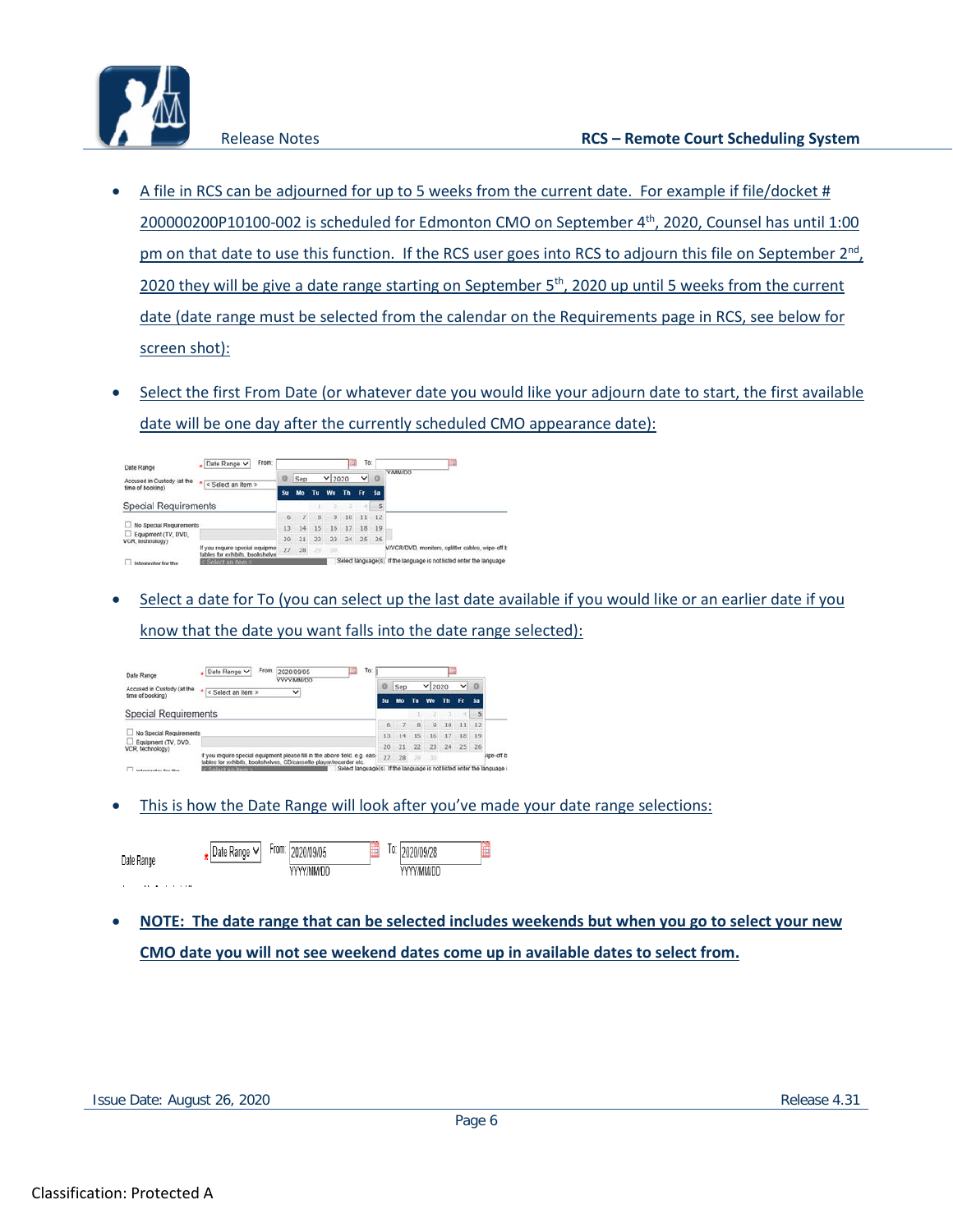- If counsel indicates in RCS on the Requirements page that their client is in custody they will not be able to continue with the adjournment booking and they receive the error below on at the top of the Requirements page:
	- Accused in custody, unable to proceed.
- There is still a section in the Requirements page for Special Requirements, please review carefully if there would be any special requirmeents required at the CMO counter for the next appearance, please select from the list provided or indicated what the special requirement is under "Other".
- Once the Requirements page is completed hit Continue to get available dates for selection, the dates that appear are set up as per the CMO counter schedule for the Court Location of the file, select a date from the list and hit continue.
- Review the booking summary to ensure it is correct before Confiming the booking. The booking summary, booking confirmation and the e-mail notice from RCS includes a new column at the top under Docket Files called 'Previous Appearance Date', this indicates the date in which the file being adjourned is currently set for at CMO, see example below:

**Booking Summary** 

## **Docket Files**

Docket Number | Previous Appearance Date 200002194P1 2020-09-22

• At the bottom of the booking summary page, the User will e-mail the Adjournment Booking notice from RCS to the Crown Location that is associated with the Court Loction. Please use the Low Complexity Email address **UNLESS** there is an Assigned Crown Name listed, in that case the RCS adjournment booking notice will be e-mailed to that specific assigned Crown. If the file shows as Assigned with no Crown name attached the RCS notice will be e-mailed to the corresponding Crown Offices Low Complexity email address. The list of Court Locations and corresponding Low Complexitiy e-mail addresses is provided below:

Issue Date: August 26, 2020 **Release 4.31** Release 4.31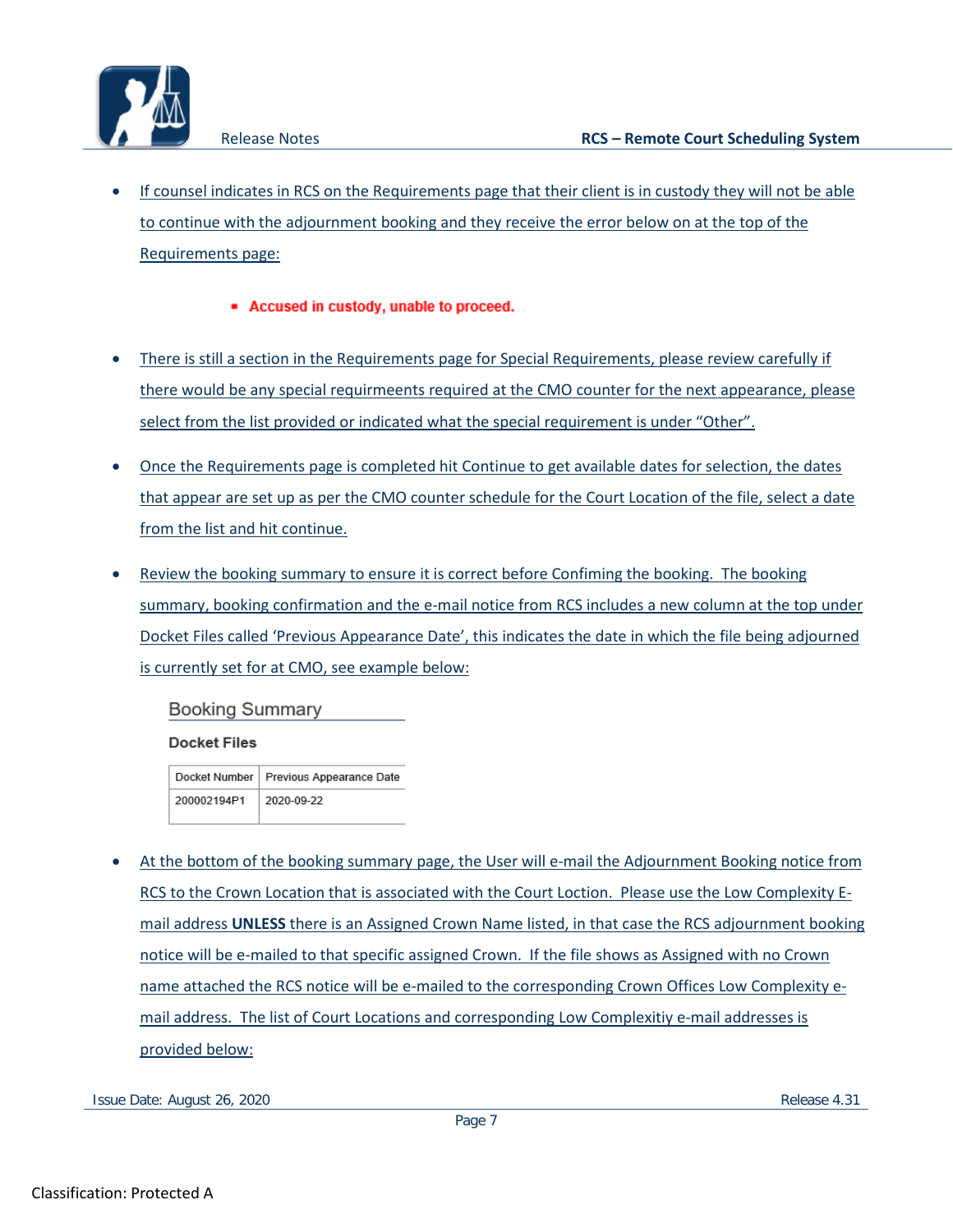

| <b>Court Location</b> | <b>Crown Office</b><br><b>Response for</b><br><b>Court Location</b> | Low Complexity E-mail for the<br><b>Crown Office</b>                                                                     |
|-----------------------|---------------------------------------------------------------------|--------------------------------------------------------------------------------------------------------------------------|
| Airdrie               | <b>CARRRO</b>                                                       | LOW COMPLEXITY *CaRRRO                                                                                                   |
| Calgary               | <b>CALGARY</b>                                                      | LOW COMPLEXITY *CALGARY or<br><b>FEDERAL LOW COMPLEXITY</b><br>*CALGARY                                                  |
| Canmore               | <b>CARRRO</b>                                                       | LOW COMPLEXITY *CaRRRO                                                                                                   |
| Cochrane              | <b>CARRRO</b>                                                       | LOW COMPLEXITY *CaRRRO                                                                                                   |
| Didsbury              | <b>CARRRO</b>                                                       | LOW COMPLEXITY *CaRRRO                                                                                                   |
| <b>Drumheller</b>     | <b>CARRRO</b>                                                       | LOW COMPLEXITY *CaRRRO                                                                                                   |
| Edmonton              | <b>EDMONTON</b>                                                     | LOW COMPLEXITY & SHORT TRIAL<br><b>DOMESTIC *EDMONTON or</b><br><b>FEDERAL LOW COMPLEXITY</b><br><i><b>*EDMONTON</b></i> |
| <b>Fort McMurray</b>  | <b>FORT MCMURRAY</b>                                                | LOW COMPLEXITY *FORT<br><b>MCMURRAY</b>                                                                                  |
| <b>Grande Prairie</b> | <b>GRANDE PRAIRIE</b>                                               | <b>LOW COMPLEXITY GRANDE</b><br><b>PRAIRIE</b>                                                                           |
| Lethbridge            | <b>LETHBRIDGE</b>                                                   | LOW COMPLEXITY *LETHBRIDGE*                                                                                              |
| <b>Medicine Hat</b>   | <b>MEDICINE HAT</b>                                                 | LOW COMPLEXITY *MEDICINE HAT                                                                                             |
| <b>Okotoks</b>        | <b>CARRRO</b>                                                       | LOW COMPLEXITY *CaRRRO                                                                                                   |
| <b>Red Deer</b>       | <b>RED DEER</b>                                                     | LOW COMPLEXITY *RED DDER                                                                                                 |

Issue Date: August 26, 2020 Release 4.31